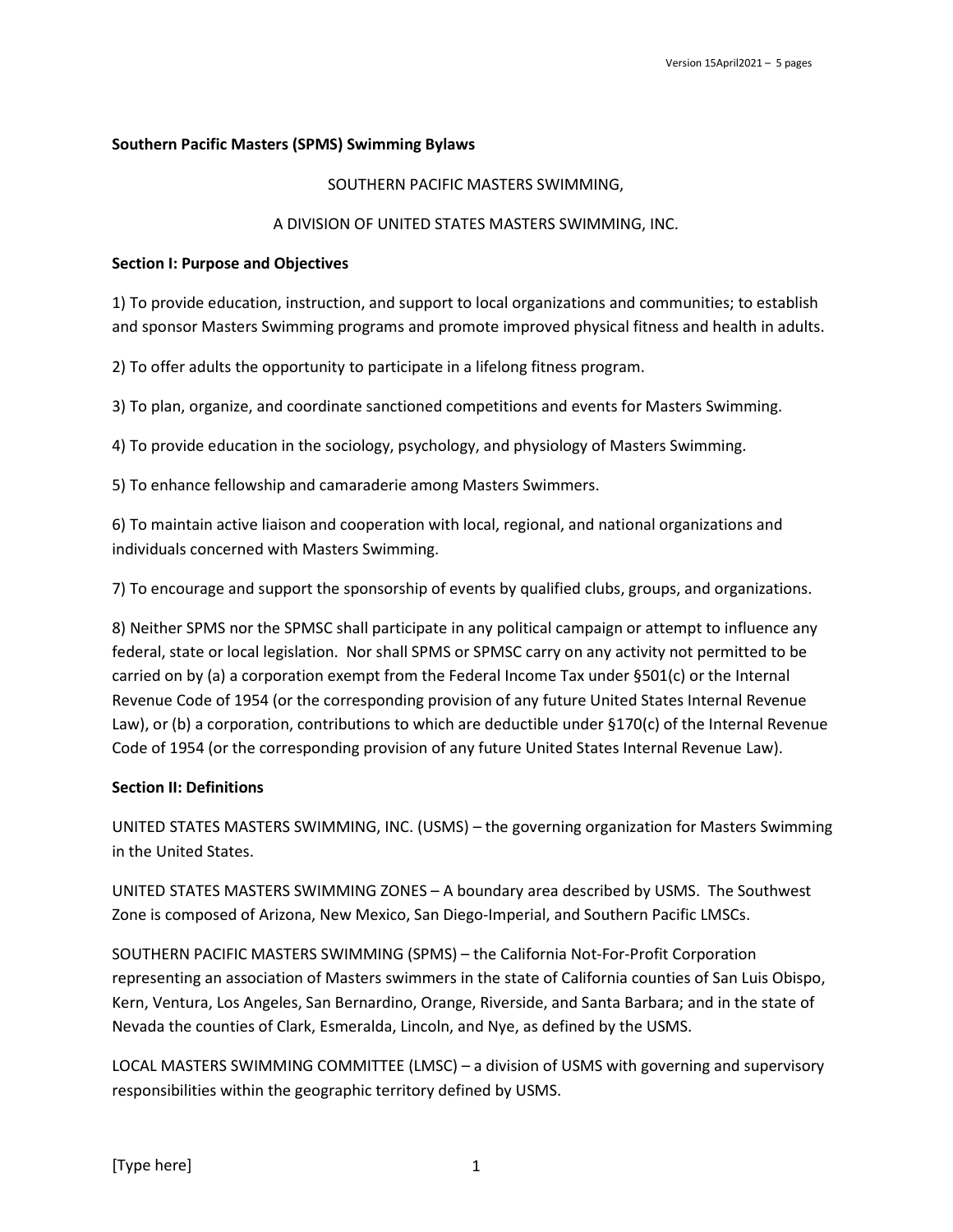SOUTHERN PACIFIC MASTERS SWIMMING COMMITTEE (SPMSC) – the SPMS members with voting privileges.

SPMSC MEETING – An in-person or telecommunication meeting during which SPMSC is in session and conducts SPMS business.

SPMSC EXECUTIVE COMMITTEE – Officers elected by the SPMSC, having the responsibility to conduct essential and emergency SPMS business while SPMSC is not in session.

MEMBER CLUB – a club that is duly registered with SPMS, has at least one member that is registered with SPMS, and has a minimum of 50% of the club's registered membership as current residents and registrants in the authorized registration territory of SPMS. The residency requirement may be waived by a 2/3 majority vote of the SPMSC.

MEMBER – any individual currently registered with SPMS.

### Section III: Dues and Fees

1) Club – Every Member Club joins SPMS and USMS by submitting an approved application and by paying an annual fee consisting of a national club fee established by USMS and a local club fee established by the SPMSC.

2) Member Registration – Each Member pays an annual fee established by USMS.

3) Sanction Fees:

a) Each applicant for a sanctioned event shall submit at time of application such fees and documents as required by the SPMSC.

b) In addition to, or in place of, a sanction fee, the SPMSC may establish a service charge consistent with the nature of the event which may be a flat amount, a percentage of receipts, or a combination of both.

4) Failure to Pay – The failure of a Member or Club to pay dues or fees required by the SPMSC or USMS within the time prescribed prevents competition, representation, and vote by the delinquent member.

5) Infractions – A Member Club may be held responsible for infractions of rules and regulations committed by a Member who is competing as a representative of such organization.

# Section IV: Membership of SPMSC and Voting Privileges

1) The membership of the SPMSC shall consist of the elected officers of SPMS, one representative from each Member Club, the chairs of the SPMS standing committees, and any member who has attended more than half of the SPMS meetings (50% of all SPMS meetings plus 1) in the previous 12-month period.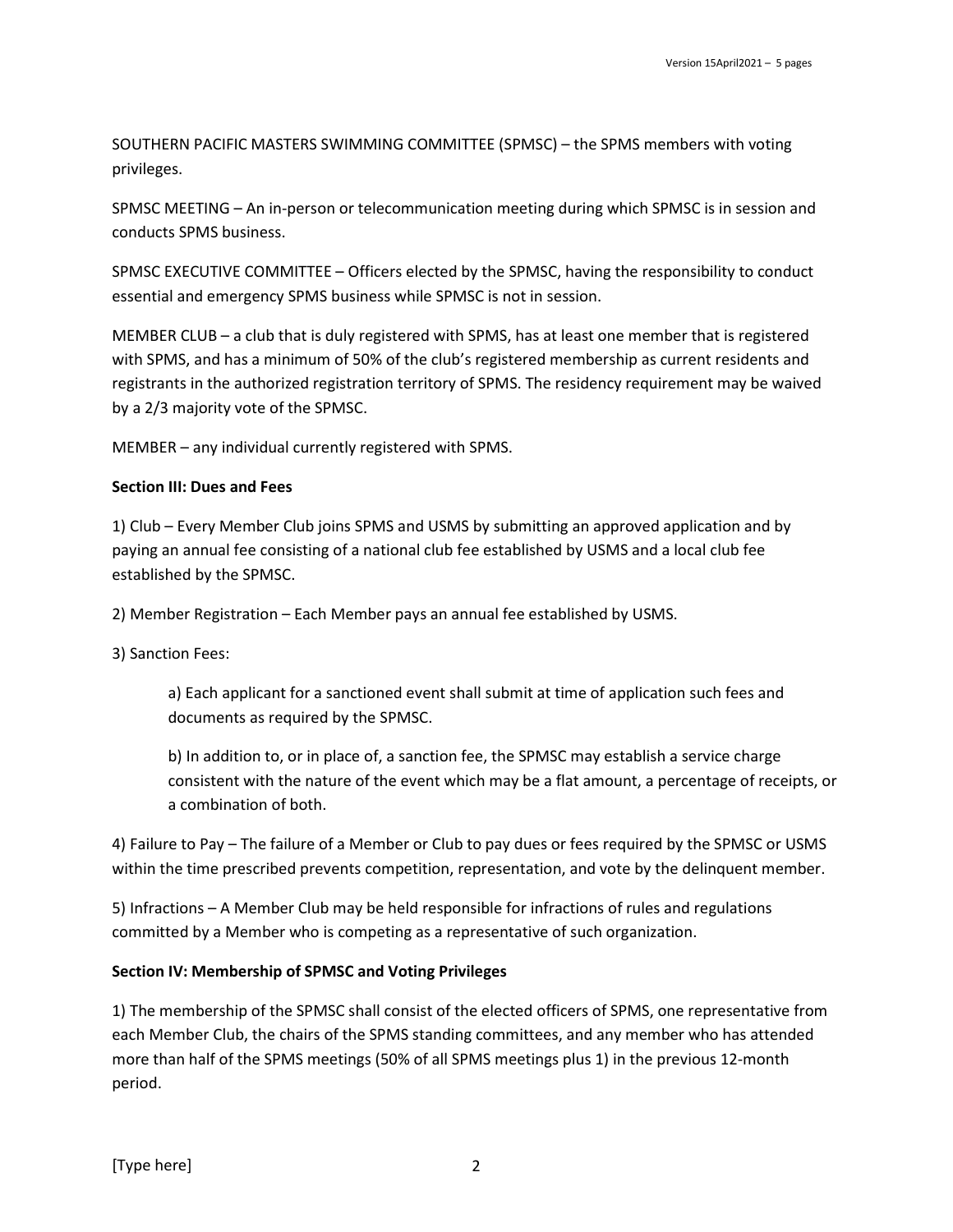2) Each member of the SPMSC has voting privileges at meetings.

3) Any other Member may attend the SPMSC meetings and express views but shall not be entitled to vote.

4) A quorum at all meetings shall consist of SPMSC members present.

5) At all meetings, the current Robert Rules of Order are the procedural rules, and all meetings shall be conducted in professional and courteous manner.

### Section V: SPMSC Officers

1) The elected officers shall be a Chair, a Vice-Chair, a Secretary, a Treasurer, and a Member-at-Large. These five elected officers have voting privileges as members of the SPMS Executive Committee.

2) Said SPMSC Officers outlined in section (1) above constitute the SPMSC Executive Committee.

3) SPMSC Officers shall be elected to a two-year term of office at an annual meeting of the SPMSC, in odd numbered years, hereinafter referred to as the election meeting.

4) The duties and responsibilities of the officers are outlined in the Policies & Procedures. A summary of the duties follows:

a) The Chair shall preside at all meetings of the SPMSC and shall execute all policies established by the SPMSC. The Chair may appoint or dismiss standing Committee Chairs, sub-committees, and ad hoc committees as necessary. The Chair cannot be the same person as the Vice Chair.

b) The Vice-Chair shall be in charge of the scheduling and sanctioning of all swim meets, subject to Southern Pacific Masters Swimming Bylaws. The Vice Chair cannot be the same person as the Chair.

c) The Secretary shall be responsible for recording and keeping minutes of the business meetings of the SPMSC, tracking attendance at SPMS meetings, and sending the annual minutes to the USMS Office.

d) The Treasurer shall be responsible for the financial affairs of SPMS and sending the annual financial documents to the USMS Office. The Treasurer cannot be the same person as the Membership Coordinator.

e) The Member-at-Large shall represent the membership at SPMSC meetings and be a liaison between the SPMSC Officers and members of SPMS.

5) An SPMSC Officer can be removed from office or a vacancy filled by a majority vote of the SPMSC quorum at any monthly meeting, provided written or e-mail notice of a vote on such action has been mailed to all members of the SPMSC at least ten (10) days prior to said meeting. Notice of a "Call to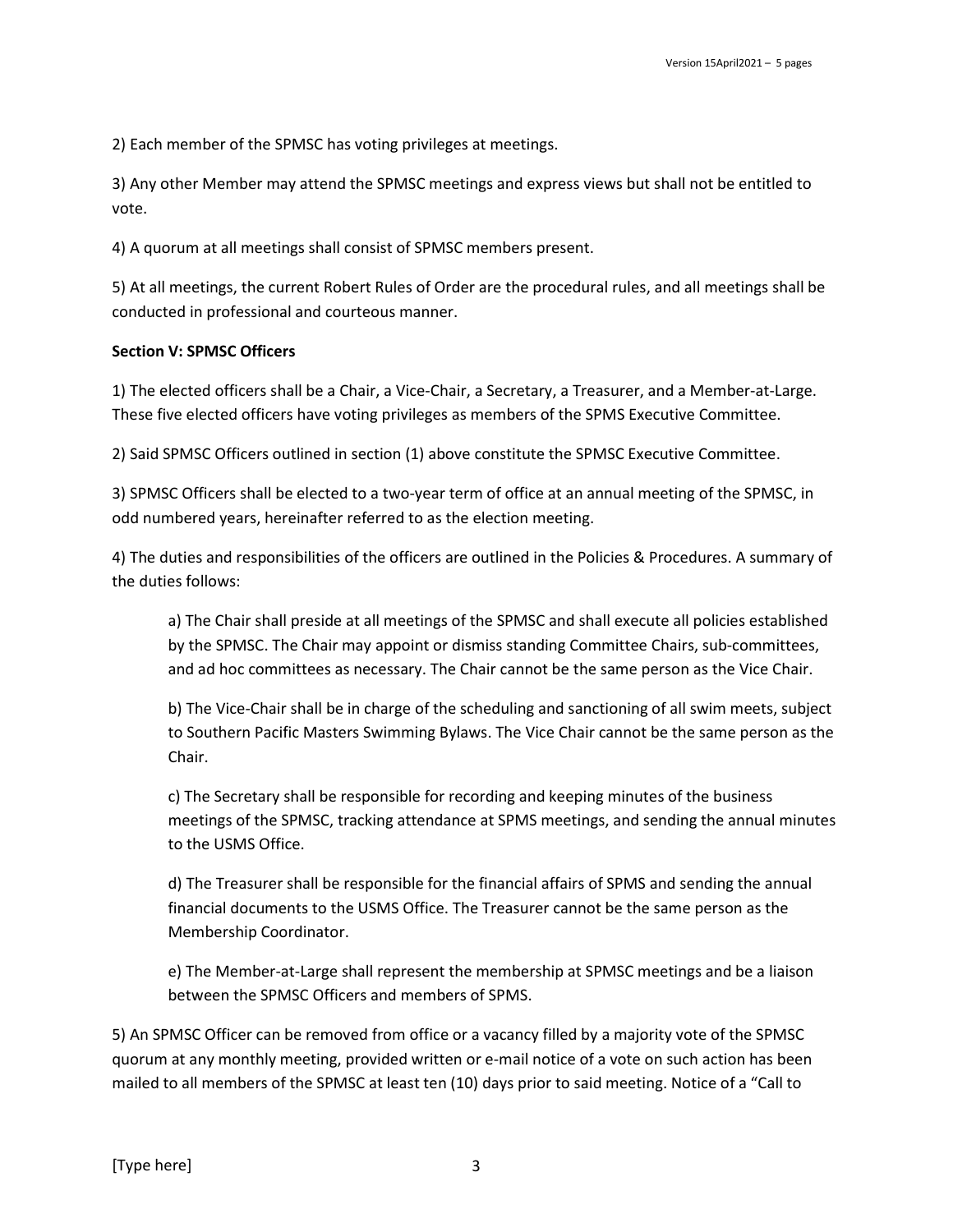Vote" for removal of an elected officer shall be co-signed by a minimum of four (4) SPMSC voting members.

#### Section VI: Term of Office

SPMSC Officers shall serve for two (2) years and begin their tenure on January  $1<sup>st</sup>$  following the election meeting of the SPMSC.

### Section VII: Nominations and Elections of SPMSC Officers

1) The Chair will appoint a Nominating Committee of at least three (3) persons two months prior to the election meeting.

2) The Nominating Committee will canvass persons and present at least one (1) nominee for each office at least one (1) month prior to the election meeting.

3) The list of nominees shall be published on the SPMS website.

4) Additional nominees may be presented at the election meeting by any Member providing the nominee has given written consent.

5) Election of all officers shall take place at the election meeting in odd-numbered years.

6) Any vacancy that occurs on the Board, whether by cause, death, resignation, removal or any other cause, shall be filled by the Chair subject to Board approval until the next election year. In case the vacancy occurs in the position of the Chair, the Vice-Chair shall fill the position, if the Vice-Chair declines, then the order of succession is Treasurer, Secretary, and Member-at-large.

### Section VIII: Responsibilities of the SPMSC

1) To adhere to all USMS rules, regulations, and policies. If any conflict arises, USMS rules, regulations, and policies shall take precedence, provided they are not in violation of Federal or State laws.

2) To plan, organize, promote, and direct the activities of Masters Swimming in SPMS.

3) To ensure conformance of all Masters Swimming activities with these Bylaws and with published USMS rules and established USMS policies.

4) To plan, schedule, encourage, and support a variety of swim meets, open water events, clinics, and promotional and educational programs for the benefit of Masters swimmers.

5) To consider all requests for sponsorship of swimming events and to issue sanctions in accordance with USMS bylaws and rules.

6) To establish an annual budget of income and expenses.

7) To review and approve all disbursements by the Treasurer.